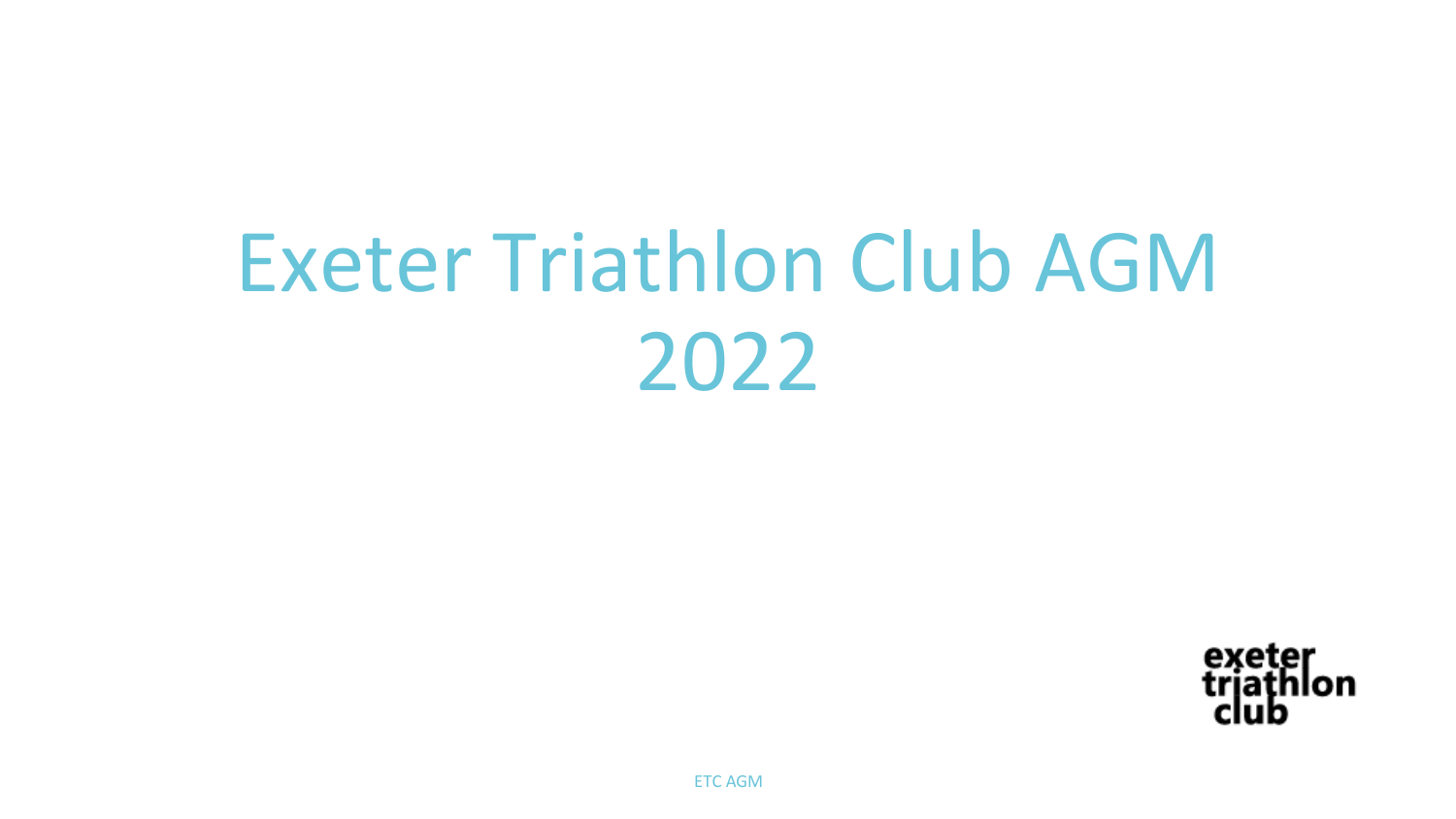## Agenda

- Welcome Anthony Snow (Chair) & Rob Moore (President)
- Treasurer's Report Mark Tweedie (Treasurer)
- Committee Updates Richard Parker, Gavin Coleman & Laura Jones
- Committee Election Anthony
- 2022 Objectives
- Events for 2022
- Open Floor and AOB

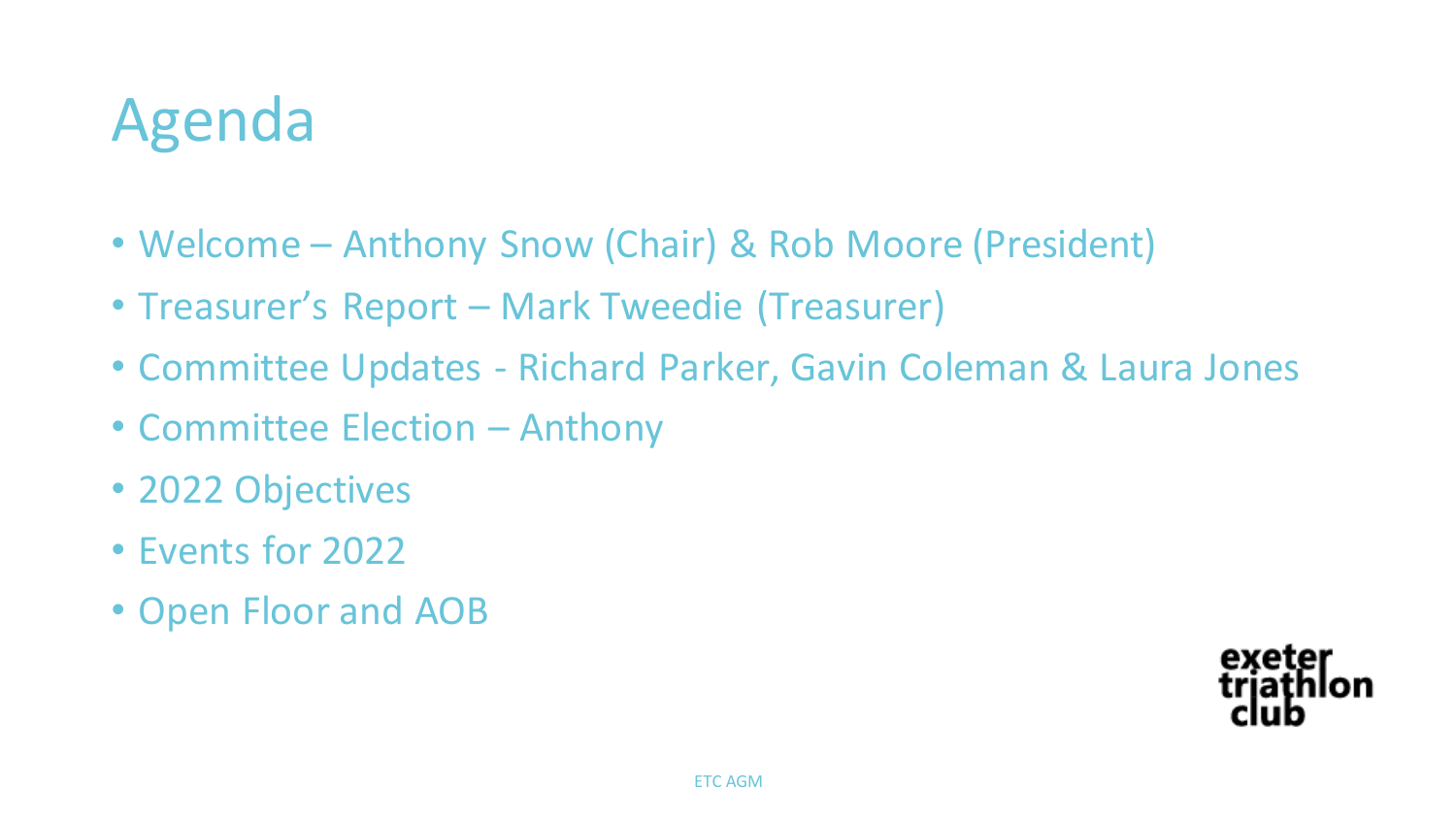### **Introduction & General Update**

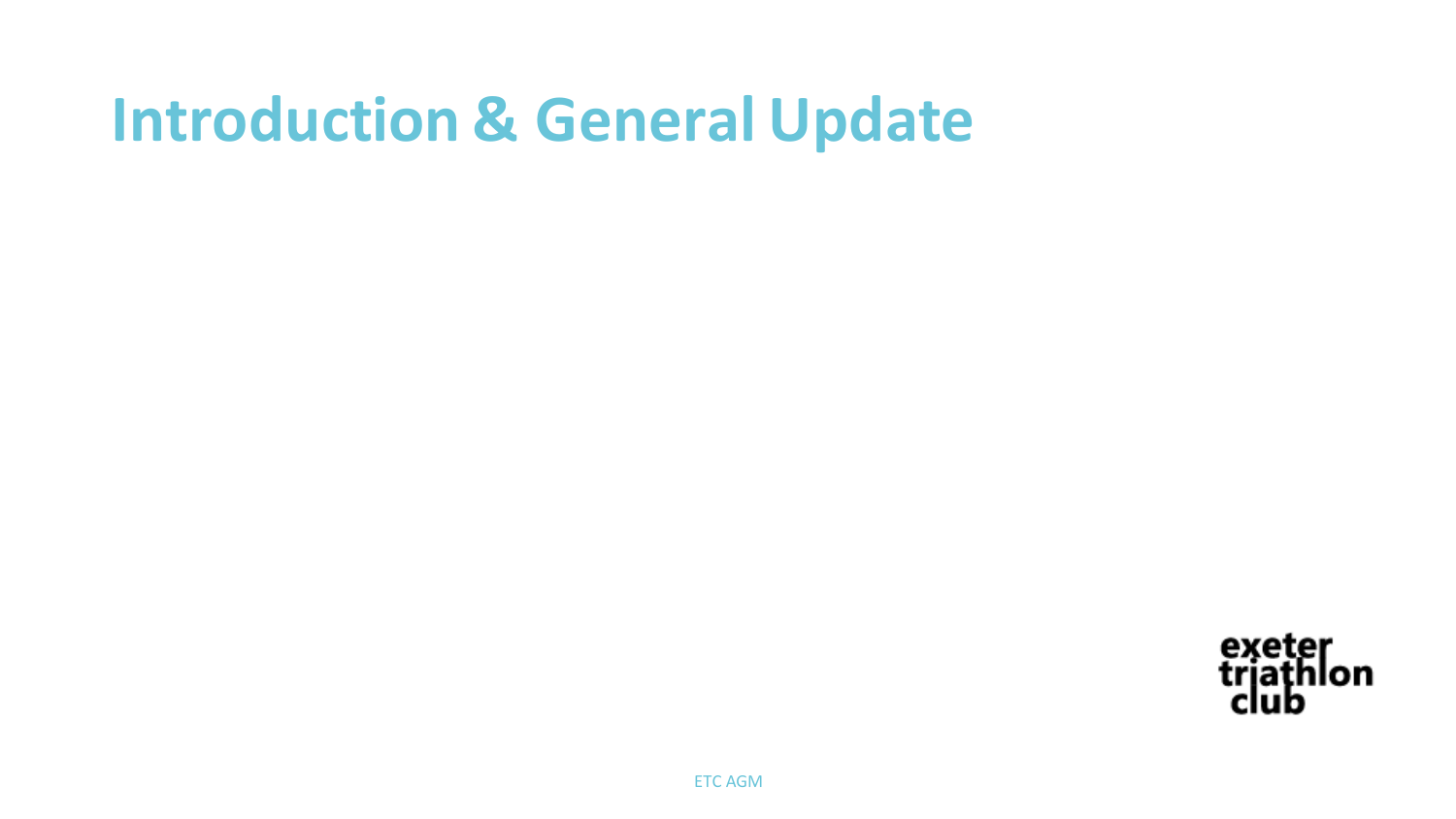#### **Treasurer's Report – Mark Tweedie**

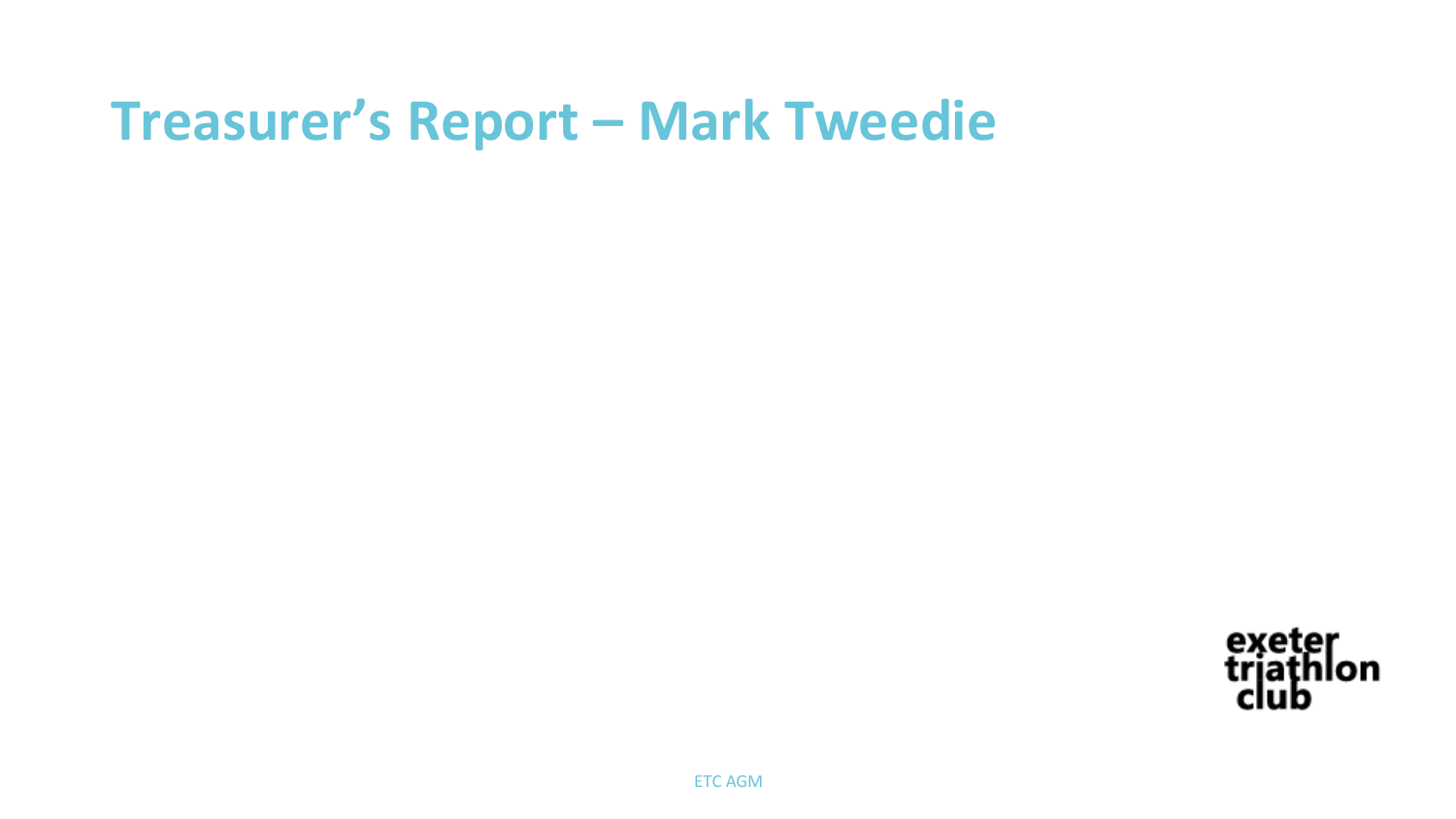# £69,452

exeter<br>trjathlon<br>club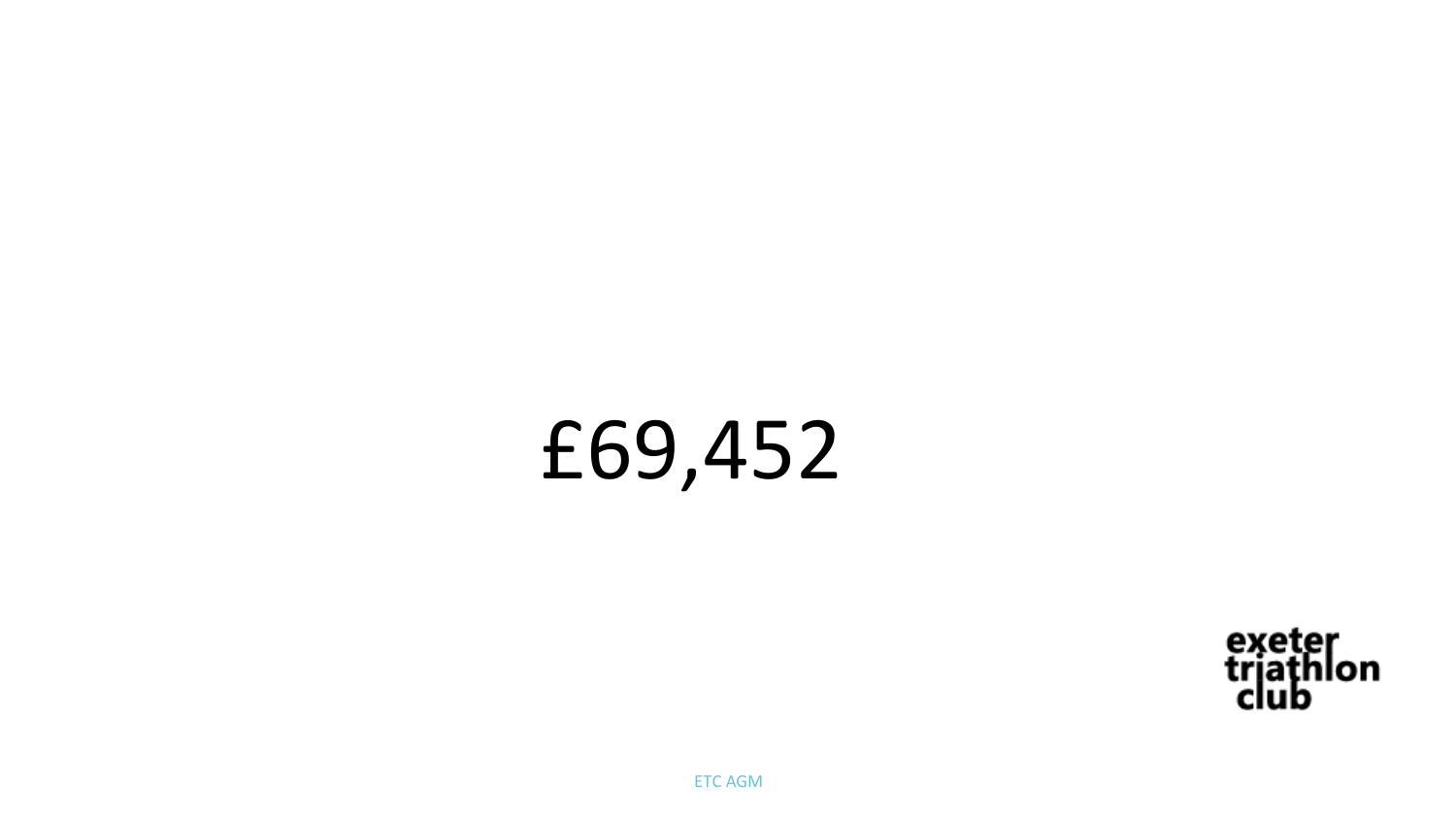#### **Income and Expenditure**

|                              | 2021    | 2020    | 2019      |
|------------------------------|---------|---------|-----------|
| <b>Income</b>                | £19,853 | £22,031 | £69,452   |
| Expenditure                  | £21,123 | £13,945 | £74,352   |
| Net profit / $loss - £1,270$ |         | £8,086  | $-£4,899$ |

exeter<br>trjathlon<br>club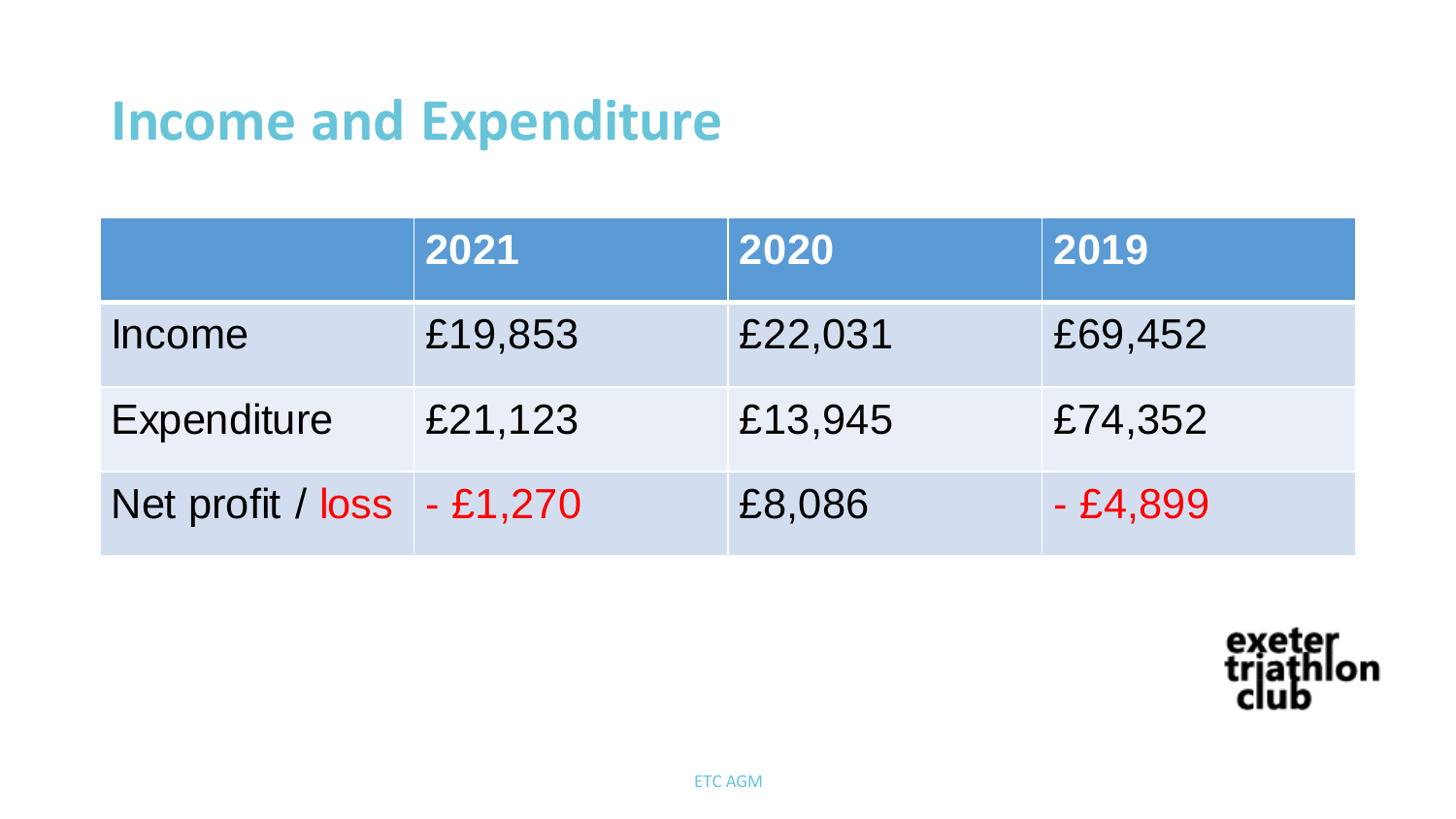#### **Income and Expenditure - core activities**

|                          | Income  | <b>Costs</b> |           |
|--------------------------|---------|--------------|-----------|
| <b>Training sessions</b> |         |              |           |
| - gross income           | £10,130 |              |           |
| - venue hire             |         | £11,798      |           |
| - coaching costs         |         | £3,573       |           |
|                          |         |              | $-£5,241$ |
|                          |         |              |           |
| <b>Membership</b>        | £8,176  | £30          | £8,146    |

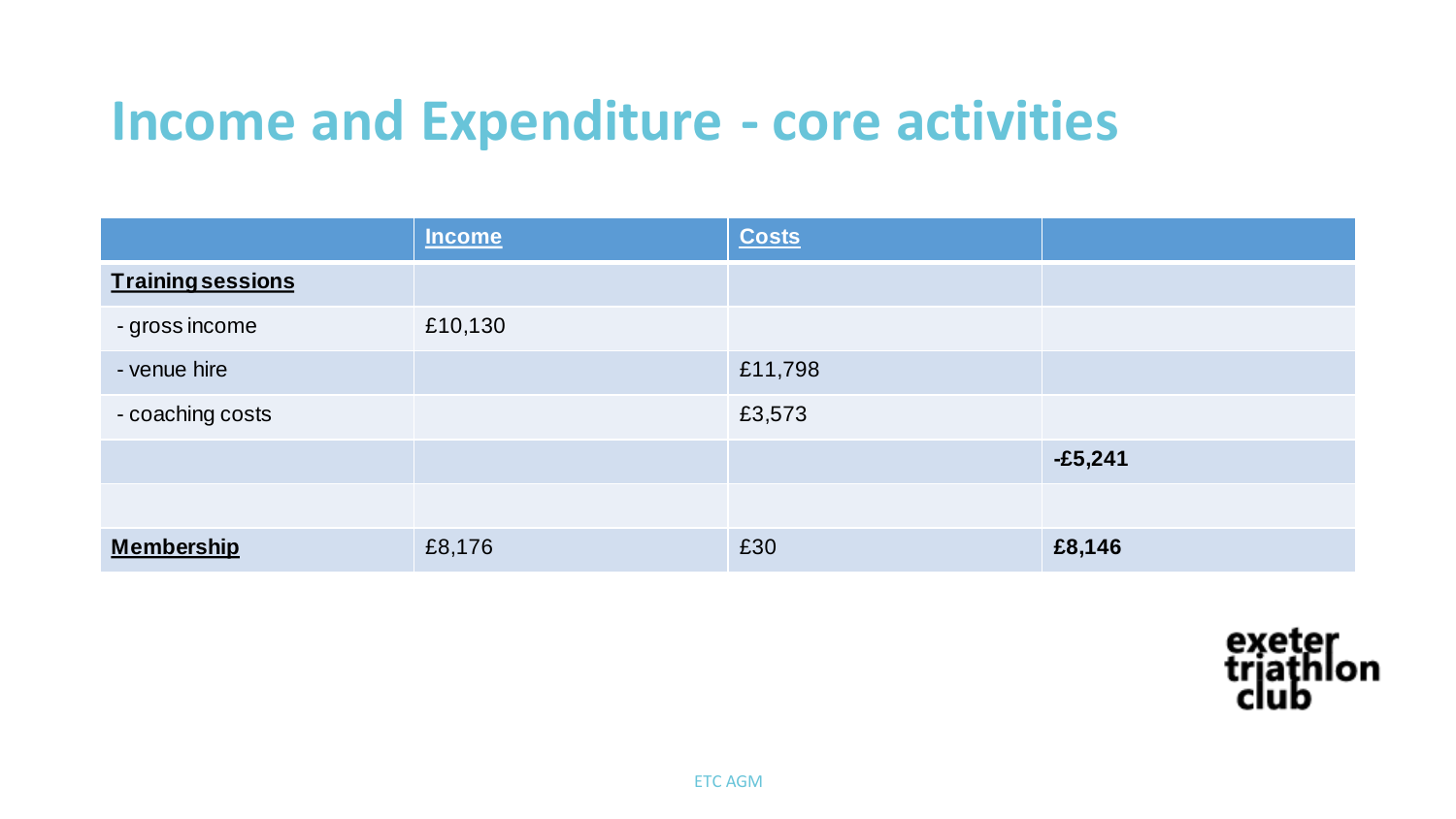### **Income and Expenditure - running the club**

|                         | <b>Income</b> | <b>Costs</b> |         |
|-------------------------|---------------|--------------|---------|
| <b>Running the club</b> |               |              |         |
| Administration          |               | £118         | $-E118$ |
| Affiliation             |               | £285         | $-E285$ |
| Committee               |               | £312         | $-E312$ |
| <b>Miscellaneous</b>    |               | £85          | $-E85$  |
|                         |               |              | $-£801$ |

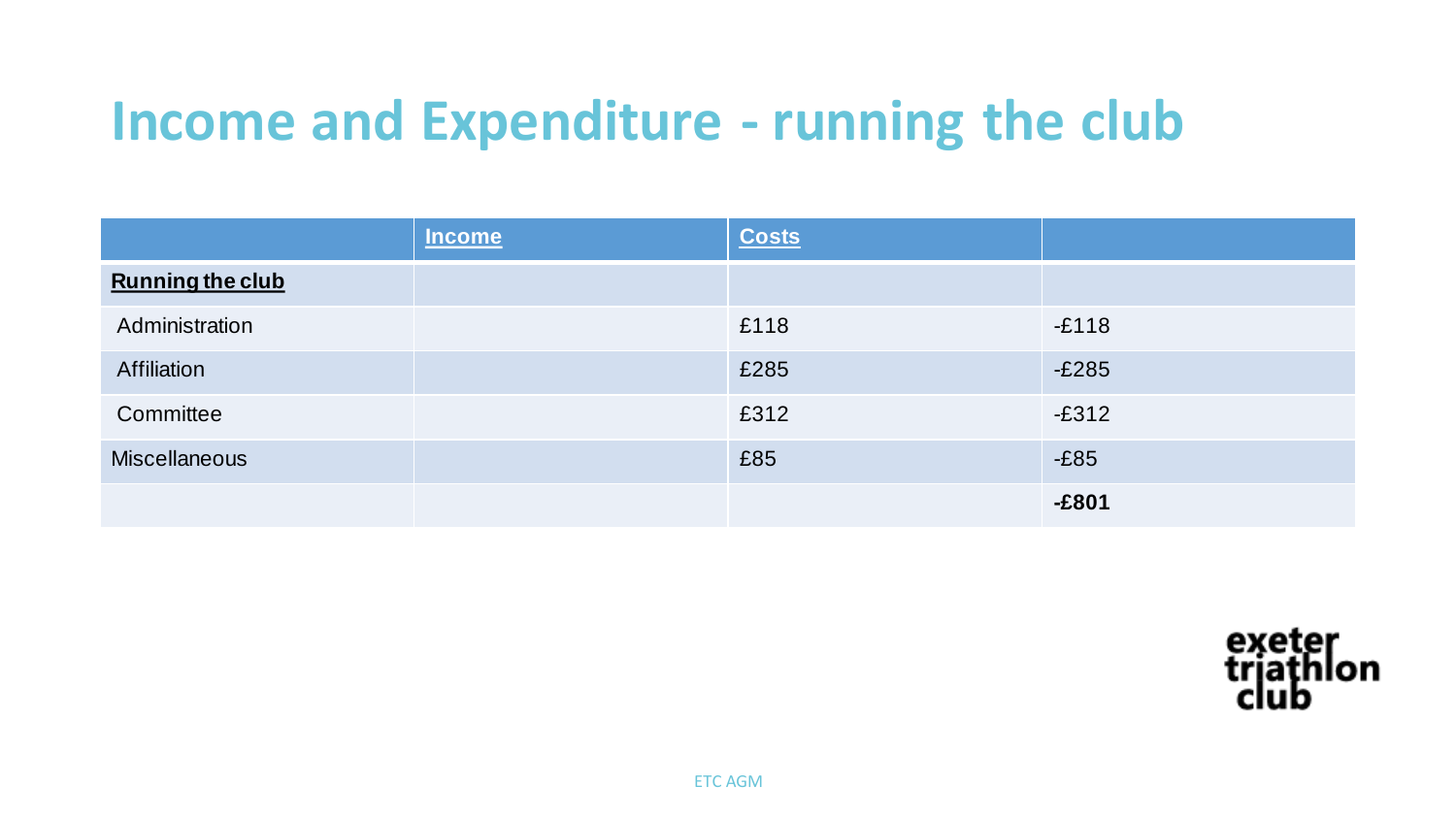#### **Income and Expenditure - social and events**

|                               | <b>Income</b> | <b>Costs</b> |           |
|-------------------------------|---------------|--------------|-----------|
| Awards night                  | £1,448        | £2,696       | $-E1,248$ |
| Becky's ride                  |               | £102         | $-E102$   |
| <b>Junior Christmas party</b> | £92           | £218         | $-E126$   |
| Exe relays                    | £7            | £307         | $-E300$   |
| Torbay tri relays (2022)      |               |              | $-E416$   |
|                               |               |              | $-E2,192$ |

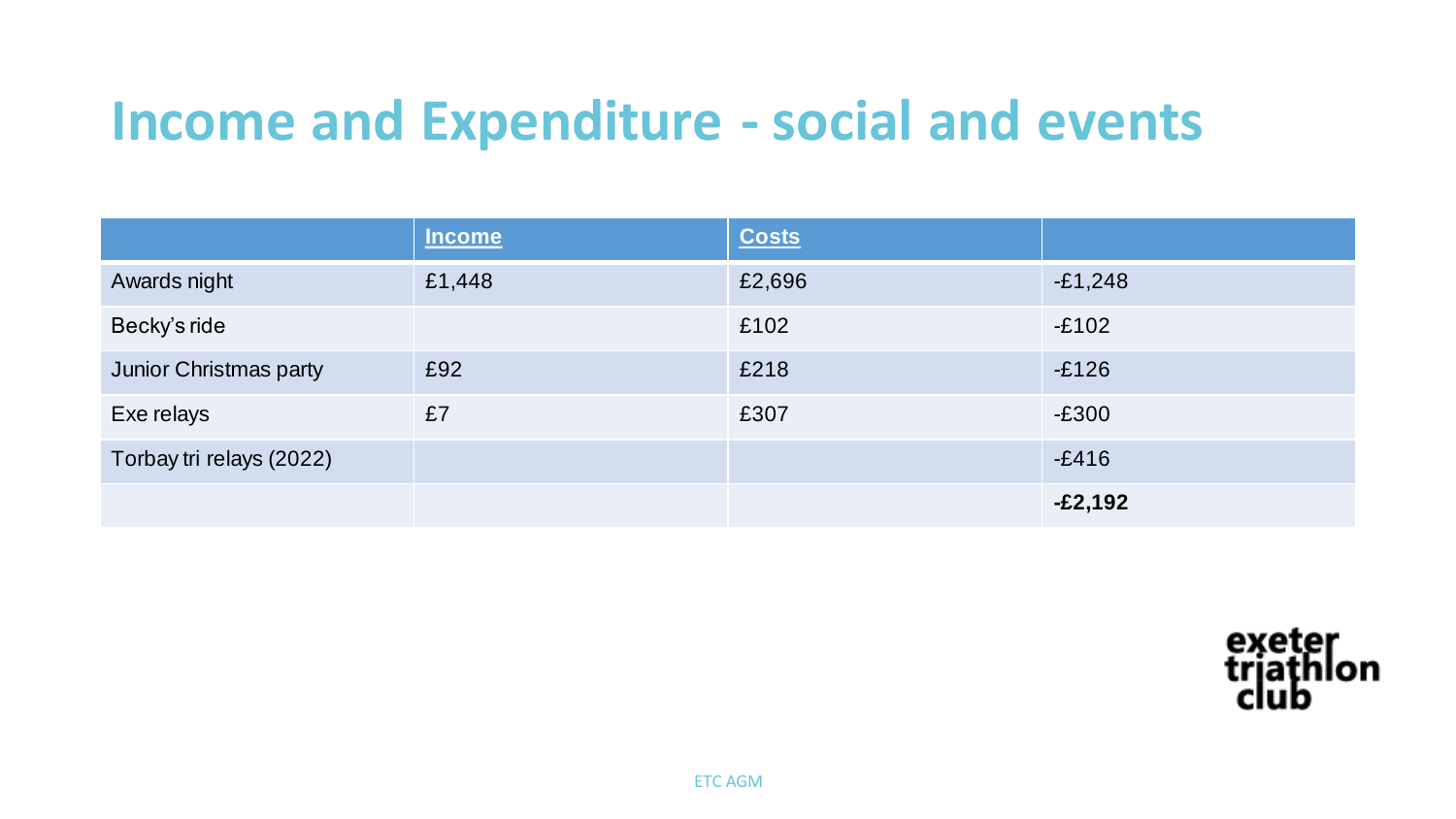#### **Income and Expenditure - the future**

|                                 | <b>Income</b> | <b>Costs</b> |           |
|---------------------------------|---------------|--------------|-----------|
| <b>Investing for the future</b> |               |              |           |
| Coaching course                 |               | £890         | $-E890$   |
| Development/CPD                 |               | £293         | $-E293$   |
|                                 |               |              | $-£1,183$ |

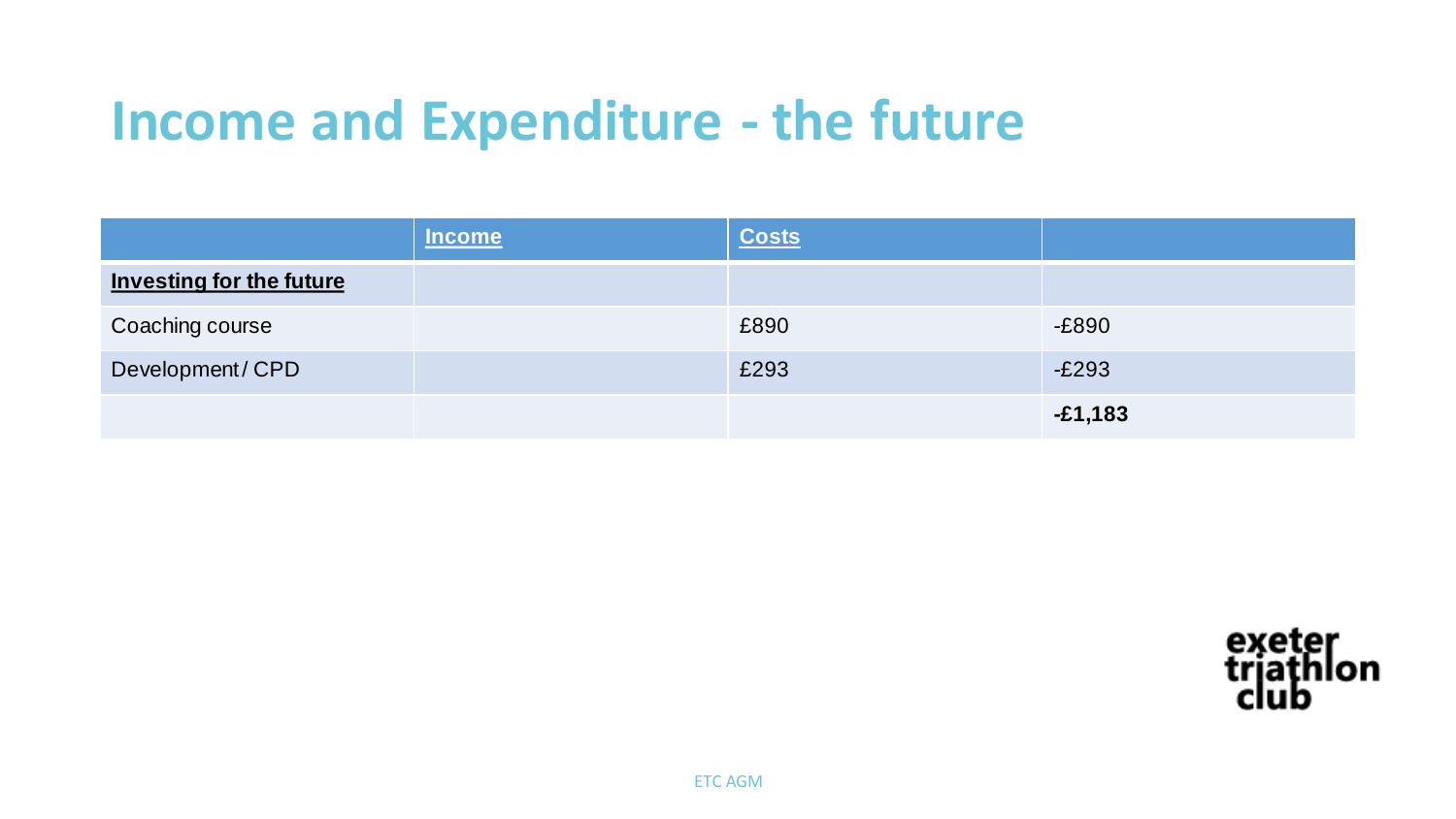# **Other Committee Updates**

Richard Parker - Membership, Comms/ Publicity and Juniors Gavin Coleman - Coaching Laura Jones - Venues

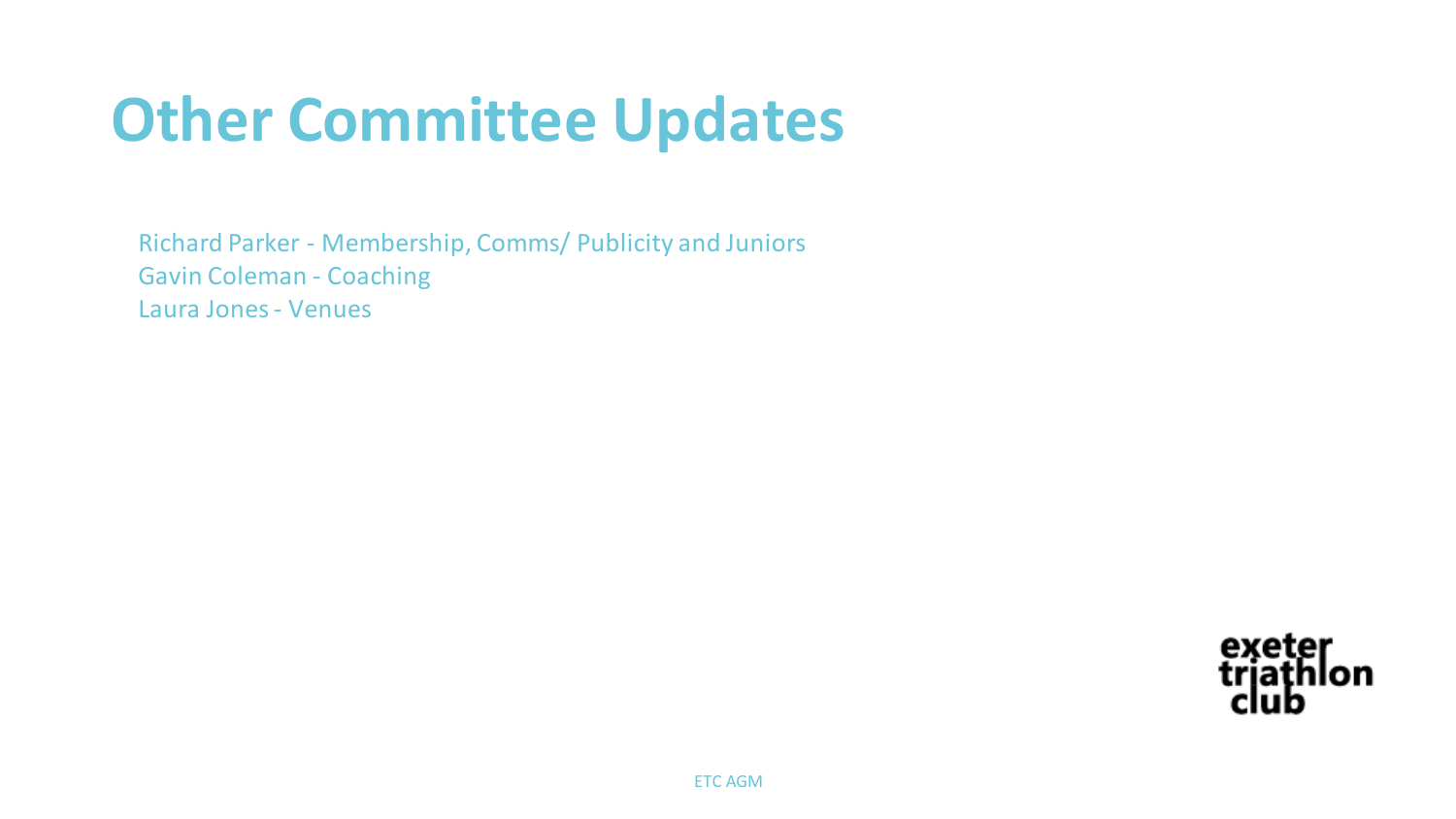# **Membership Update**

Pre-Covid: 195 Members

Membership paused March 2020-May 21

In May 21 175 members renewed (new membership system introduced)

Steady rise in membership to now 277 members.

176 Adults 54 Juniors 10 Students 7 Adult Trial 3 Junior Trial 12 Committee 12 Coaches 3 Associates

exeter<br>trjathl lon

Historically membership has been 200-255 mark + £10 boost to 313 and 330 in 2 years.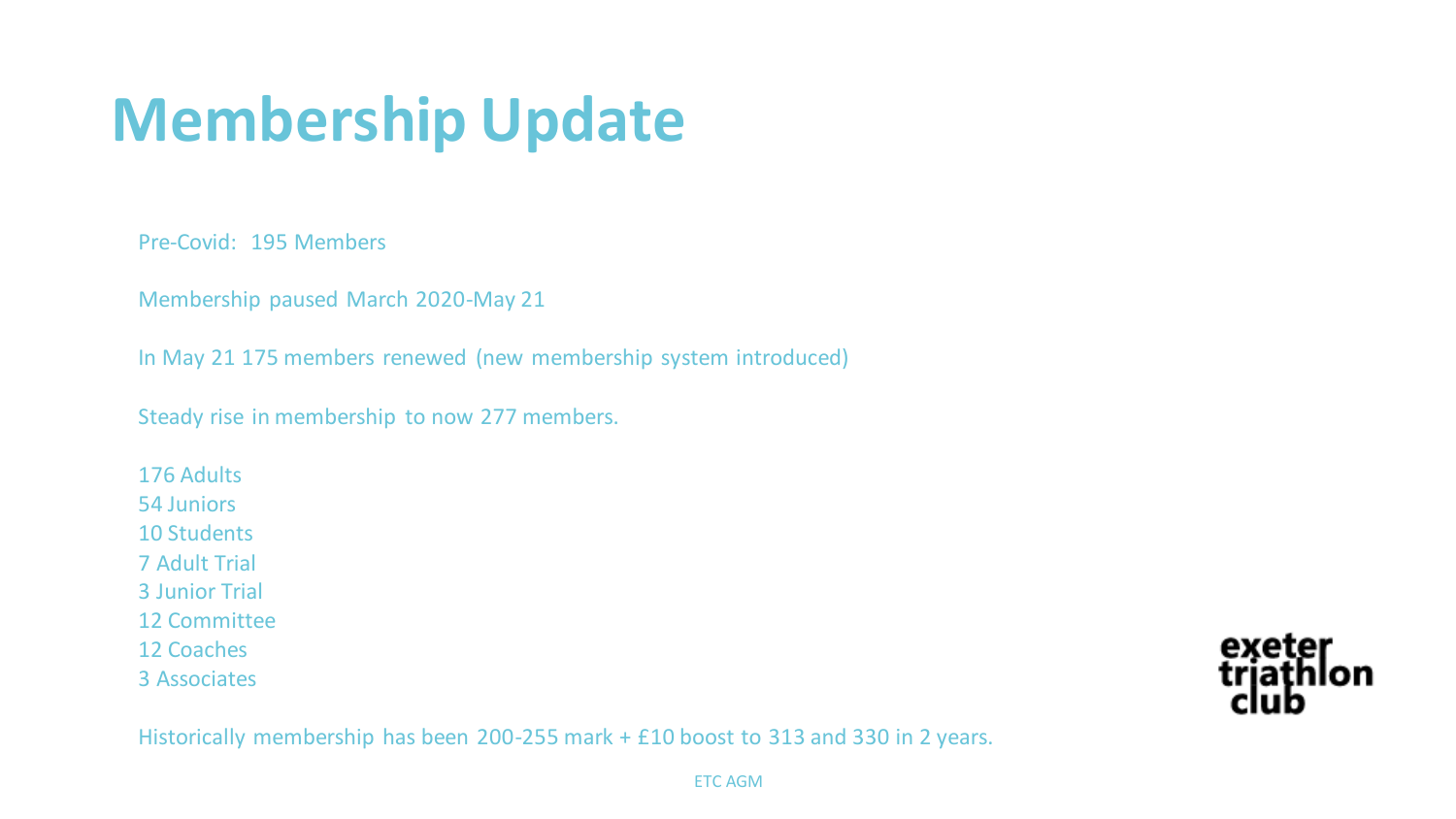# **Membership Update**

#### **Initiatives 2021**

- Membership system. Improved landing page/member register/email groups/DBS info
- Members can sign up direct link from Website
- 30 Trial Membership
- Rolling 12 month memberships
- Electronic membership card
- Intro to Club Pack
- Using Membermojo for booking system

#### **Forward Look**

- Membership should continue to rise.
- No renewal process
- Improvements to managing booking system

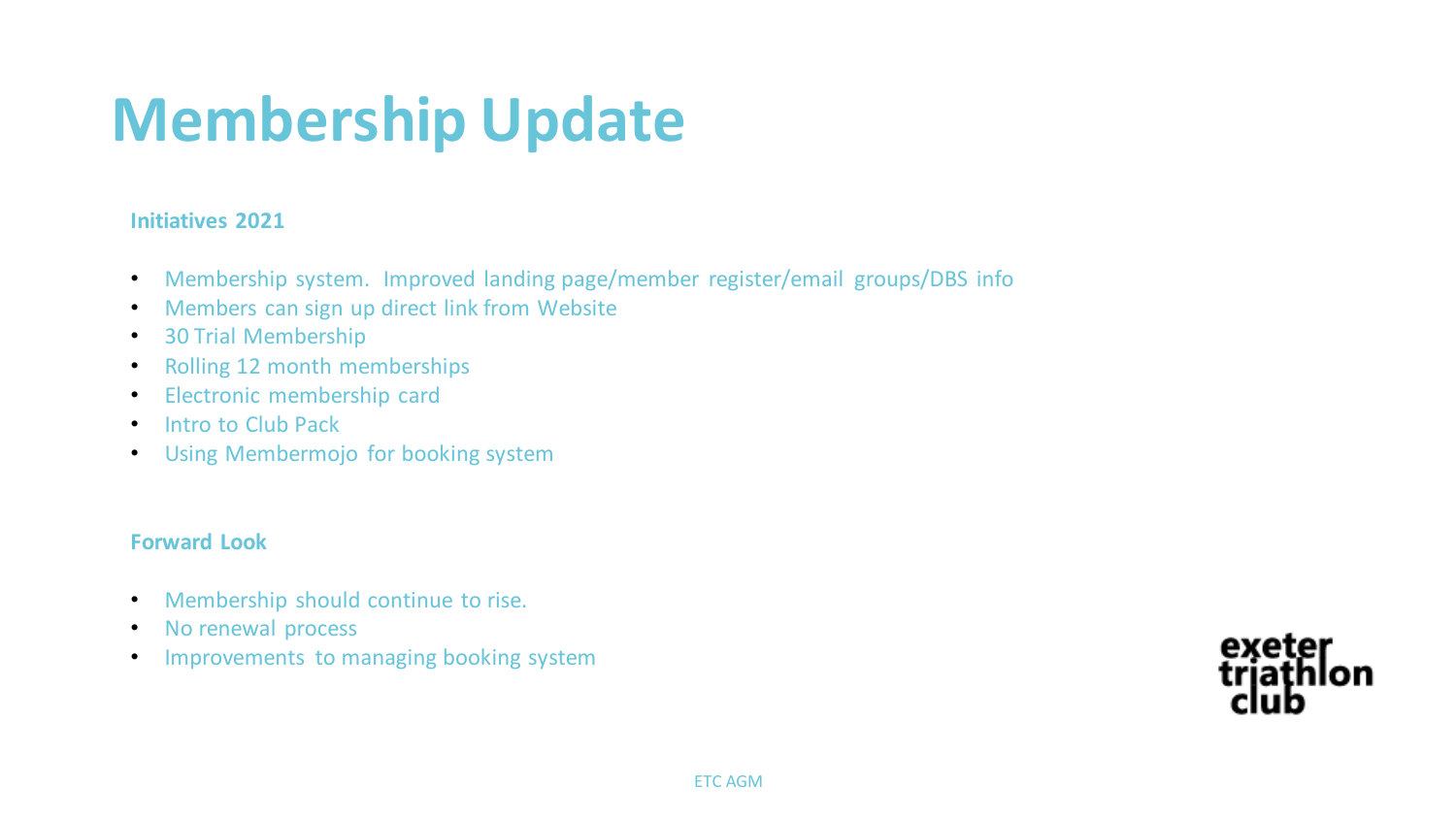## **Committee Elections**

| <b>Position</b>            | 2021 Incumbent        |  |
|----------------------------|-----------------------|--|
| President                  | <b>Rob Moore</b>      |  |
| Chair                      | <b>Anthony Snow</b>   |  |
| <b>Vice Chair</b>          | Andy Evans            |  |
| Secretary                  |                       |  |
| <b>Treasurer</b>           | Mark Tweedie          |  |
| Coaching Representative    | Gavin Coleman         |  |
| Welfare                    | <b>Emma DaCorsi</b>   |  |
| Social                     | Corinne and committee |  |
| Publicity                  |                       |  |
| Membership                 | <b>Richard Parker</b> |  |
| Junior                     | <b>Vickie Travers</b> |  |
| Kit                        | <b>Bernie Ewin</b>    |  |
| Events - Triathlon         | <b>Simon Parke</b>    |  |
| Events - Aquathlons        | <b>Anthony Snow</b>   |  |
| General Committee 1        | <b>Graham Simpole</b> |  |
| <b>General Committee 2</b> | Laura Jones           |  |
| General Committee 3        |                       |  |
| General Committee 4        |                       |  |

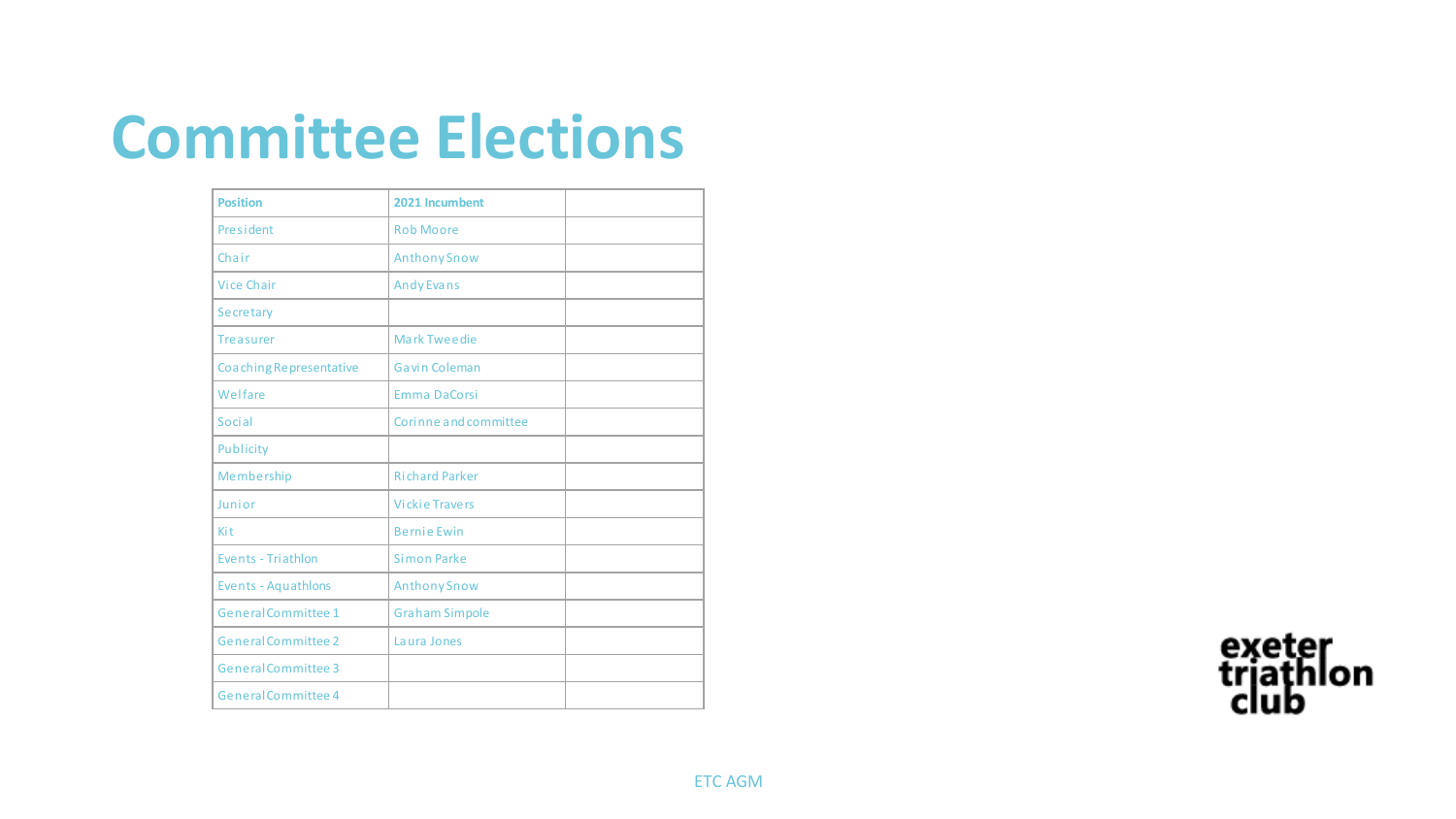## **Committee Elections**

| <b>Position</b>            | 2022 Proposed                 | 2022 Elected |
|----------------------------|-------------------------------|--------------|
| President                  | <b>Rob Moore</b>              |              |
| Chair                      | <b>Anthony Snow</b>           |              |
| <b>Vice Chair</b>          |                               |              |
| Secretary                  |                               |              |
| <b>Treasurer</b>           | Mark Tweedie                  |              |
| Coaching                   | Gavin Coleman                 |              |
| Welfare                    | Emma DaCorsi                  |              |
| <b>Social</b>              | Corinne Parnall and<br>others |              |
| Publicity                  | <b>Richard Parker</b>         |              |
| Membership                 | <b>Andy Evans</b>             |              |
| Junior                     | <b>Richard Parker</b>         |              |
| Kit                        | Emma DaCorsi                  |              |
| Events - Tri               | <b>Simon Parke</b>            |              |
| Events - Aq                |                               |              |
| <b>General Committee 1</b> | La ura Jones                  |              |
| <b>General Committee 2</b> | <b>Graham Simpole</b>         |              |
| General Committee 3        | <b>Bernie Ewin</b>            |              |
| General Committee 4        |                               |              |

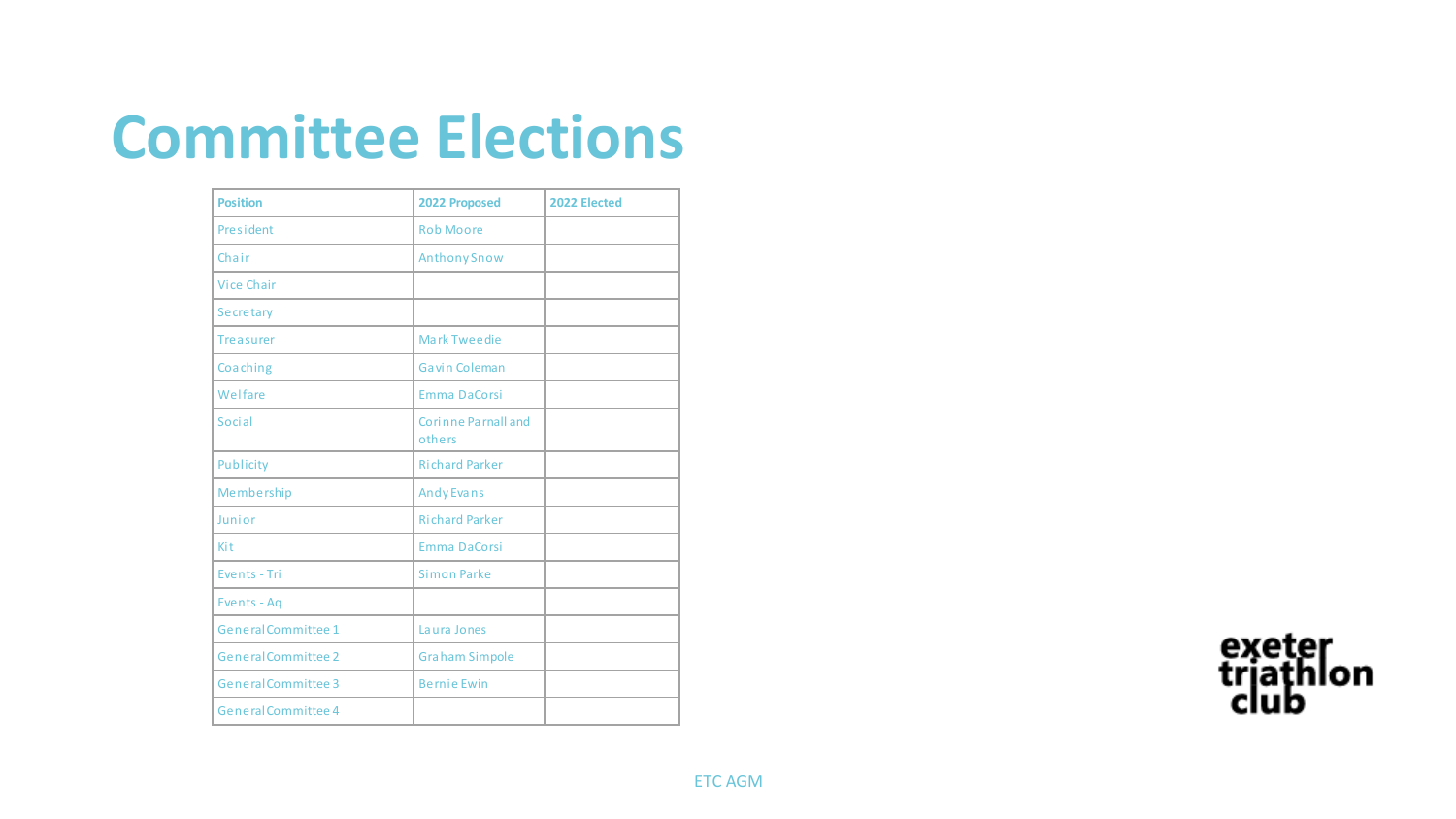# **2022 Objectives**

- Revisit club strategy
- Further improve coaching offering
- Widen club support for committe roles and succession planning
- Obtain BTF silver accreditation (continued from last year)

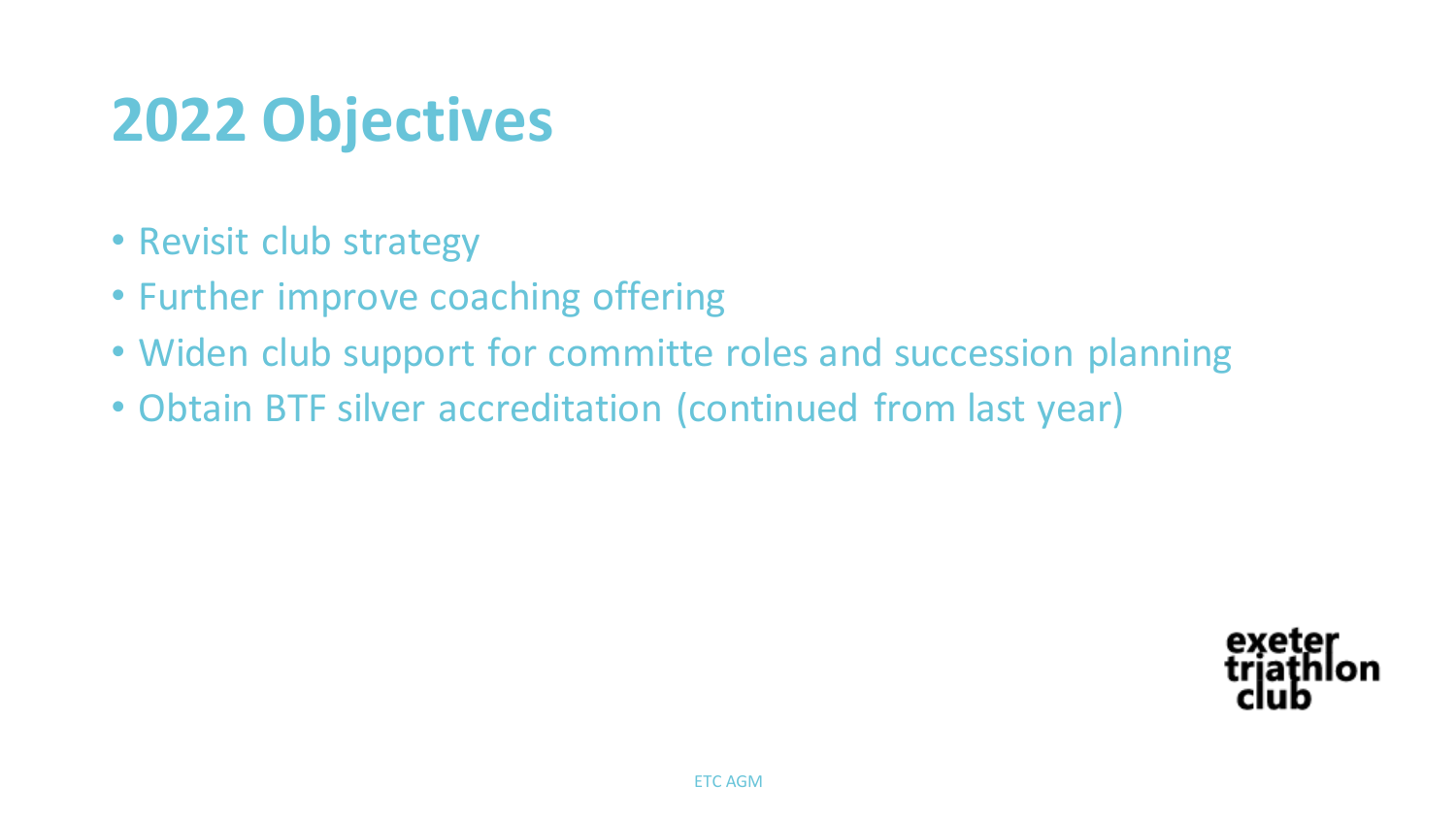## **Events for 2022**

#### • Aquathlons:

- Sidmouth (Adults and Youths only) 6th March
- Crediton (Adults, Youths and Juniors) 3rd April
- Dawlish (Adults, Youths and Juniors) 24th April
- Exeter University (Adults and Youths only) 22nd May
- Exe Valley Triathlon Sunday 8<sup>th</sup> May

exeter triathlon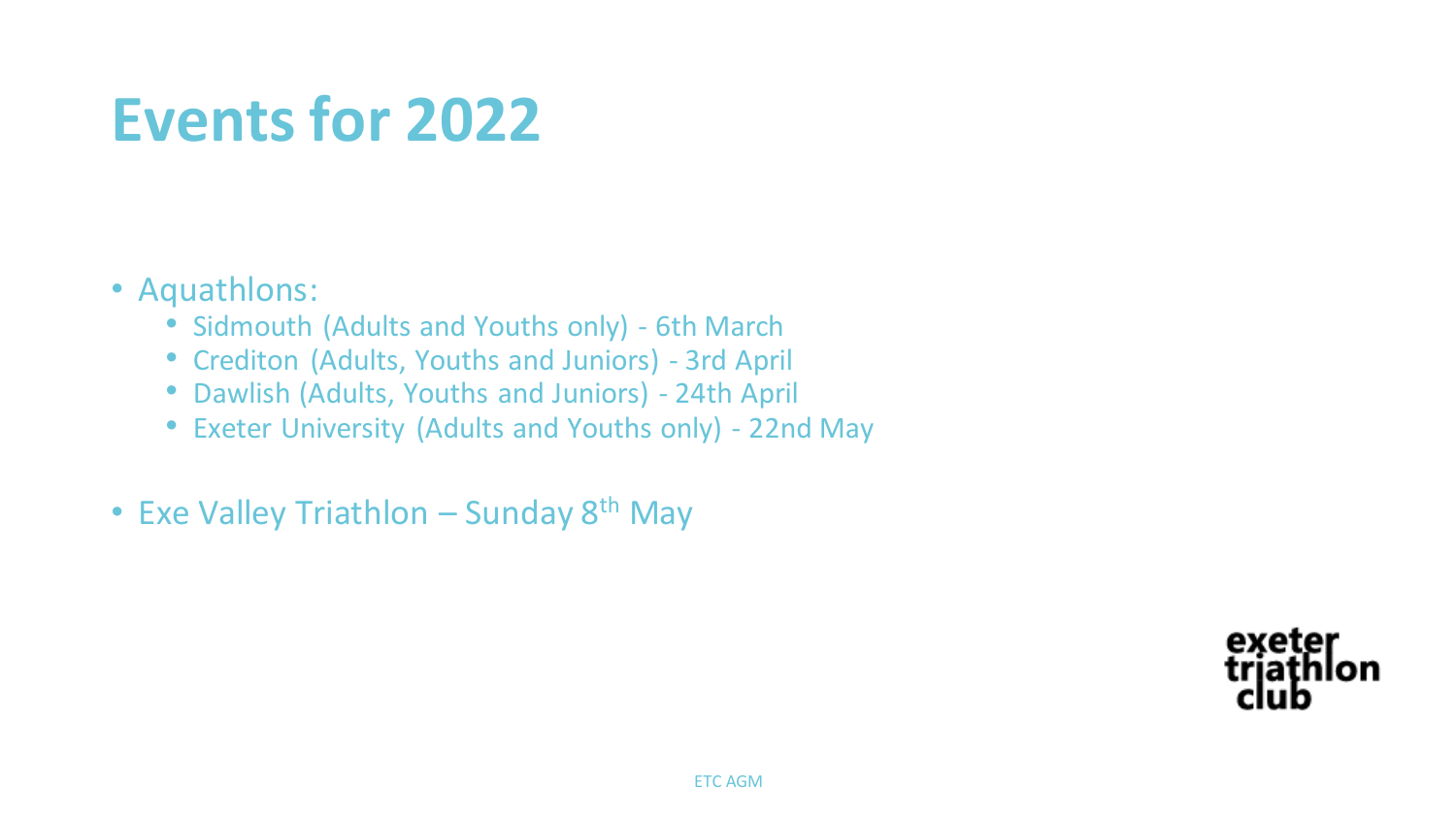# **Open Floor**